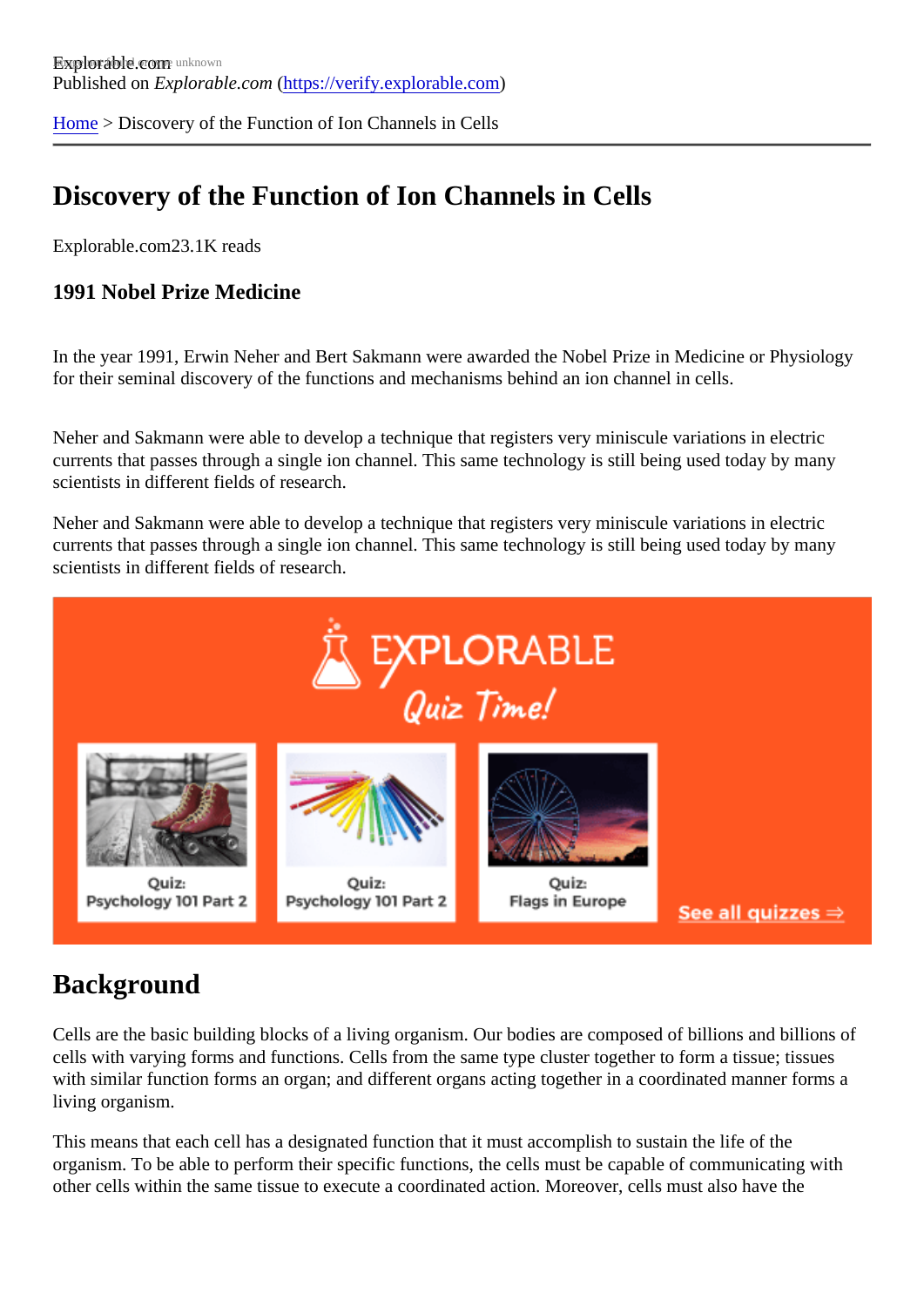capability to communicate with cells from a different type of tissue to execute a coordinated action in the organ level. Furthermore, cells from an organ must communicate with cells from another organ to execute a coordinated action of the living organism.

The question now is how do cells communicate? Each cell is bounded by a membrane that isolates it from its environment, the extracellular environment. However, the cell membrane has channels that link the extracellular environment with the interior of the cell. This is the way by which cells communicate with each other.

# **The Minds Behind the Discovery**

Erwin Neher was born on the 20th of March 1944 in Landsberg, Bavaria. In the fall of 1963, he took up physics at the 'Technische Hochschule' in Munich and finished in 1966. After finishing physics, he earned a scholarship to study biophysics in the US at the University of Wisconsin at Madison. In 1967, he went back to Munich to start Ph.D. projects in Biophysics and he met Dr. Lux who was investigating synaptic mechanisms in motor neurons and ion currents in snail neurons. During the years when he worked with Dr. Lux, he met Bert Sakmann who was working on a Ph.D. project in the same laboratory facility. The two scientists met again in 1973 in Gottingen where they started to work together on a research project.

Bert Sakmann was born on the 12th of June 1942 in Stuttgart, Swebia. His family initially thought that he will be an engineer due to his interest in motors and aeroplanes. In the final years of his early schooling, he learned about cybernetics and its possible application to biology. He then enrolled at the medical school faculty of Tubingen University. After passing all his medical exams, he became fascinated with neurological synaptic connections. He was convinced that he needed more knowledge on cellular physiology to understand synaptic connections. To gain more knowledge, he joined Dr. Dieter Lux's laboratory and met Erwin Neher who taught him voltage clamping. Due to the great similarity between their interests, Neher and Sakmann decided to venture into a new research study as a pair.

#### **The Discovery**

The cell membrane is impermeable to ions, so ionic currents are carried through the membrane by specialized protein molecules called ion channels that span the membrane. Upon sensing a chemical stimulus, the ion channels change shape creating a pore in the cell membrane through which ions can flow. Such an idea of ion channels already existed during the 1950's especially when Bernard Katz at University College London worked on synaptic transmission from motor nerve to muscle. By the early 1970's there was enough indirect evidence about the channels to guess that a current of a few picoamps must flow through each channel. However, the machines during those days were not capable of measuring such tiny currents.

The world was stunned when Neher and Sakmann were able to observe the currents through a single ion channel by means of their new method called patch clamp technique.

The new method allowed them to watch the activity of a single molecule, a technology that was considered fiction during those times. The method entails touching a micropipette with a tip diameter of about a thousandth of a millimeter against the external surface of the cell membrane in such a way that a high resistance seal is formed between the glass and the membrane, thus isolating a very small area of membrane.

When an ion channel opens in this patch of membrane, ions will move through the channel as an electric current, the current flows up the micropipette and can be measured with a sensitive ammeter. It was through this technique that the presence of ion channels was confirmed with sufficient physical evidence and the processes that take place within a single ion channel were uncovered.